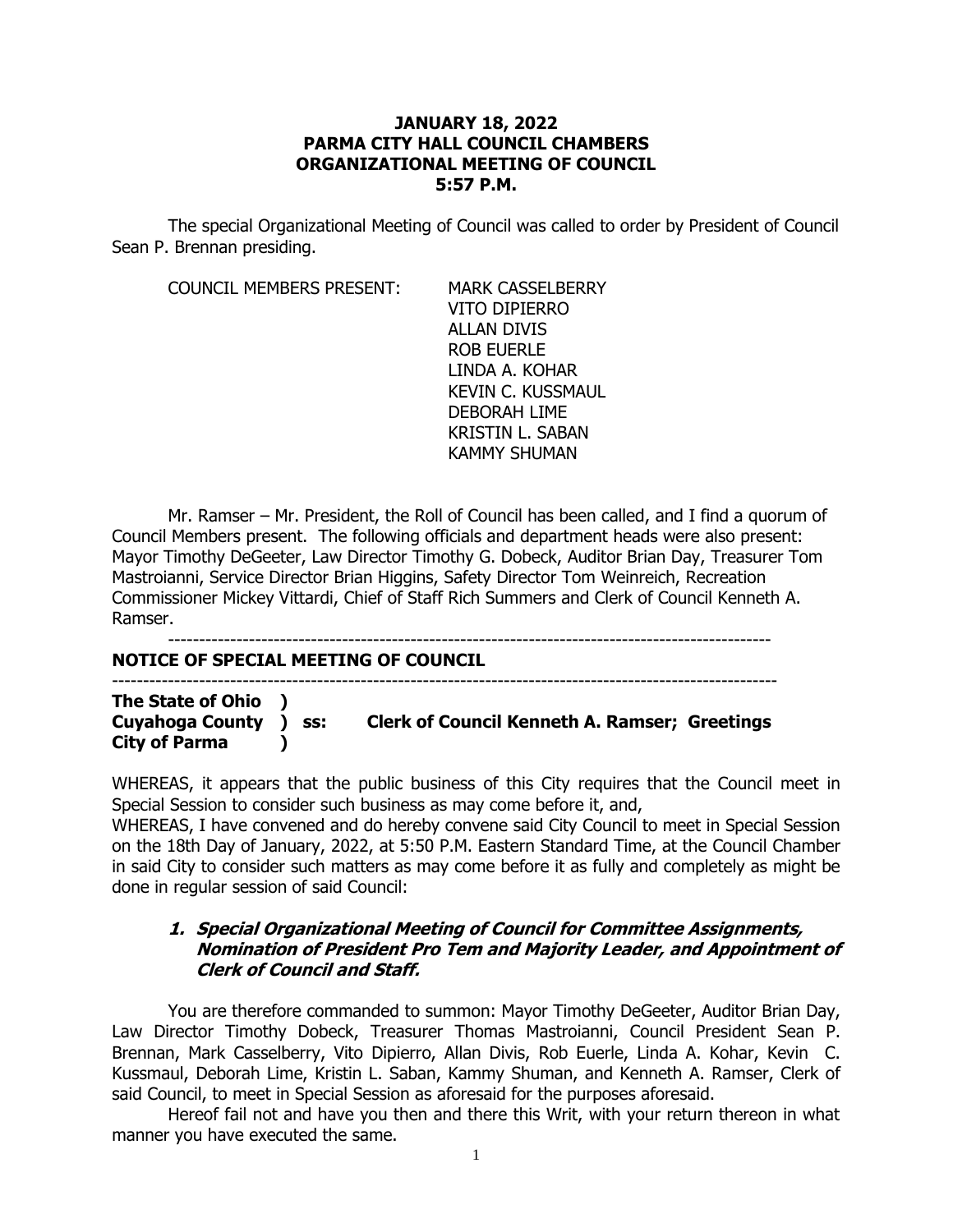In testimony whereof, I have hereunto set my hand and caused the corporate seal of said City to be hereunto affixed,  $14<sup>th</sup>$  Day of /seal/ of January, 2022.

### /s/ Sean P. Brennan City of Parma PRESIDENT SEAN P. BRENNAN

#### **--------------------------------------------------------------------------------------**

#### CERTIFICATE OF SERVICE NOTICE OF SPECIAL MEETING OF COUNCIL

I, Lisa Beeble, Chief Deputy Clerk of the City of Parma, Ohio, do hereby certify that on January 14, 2022, I received the notices of a Special Meeting of Council, a copy of which is attached hereto, and that in accordance with the instructions given to me, I have served each person named in the notice with the notice by Electronic Mail (e-mail) with the notice on January 14, 2022, at 2:00 p.m., which date and time is more than twelve hours prior to the time of the Special Meeting.

Signed Lisa Beeble

 Lisa Beeble City of Parma, Ohio.

------------------------------------------------------------------------------------------------------

## **DISPENSE WITH REGULAR ORDER OF BUSINESS**

Motion made by Councilwoman Lime seconded by Councilman Casselberry to dispense with the regular order of business and to waive the Rules of Council, at this time, in order to hold this special Organizational Meeting of Council. Motion carried.

-----------------------------------------------------------------------------------------------------

### **COMMITTEE ASSIGNMENTS**

Motion made by Councilwoman Saban seconded by Councilman Casselberry to confirm the Committee Assignments. Motion carried.

----------------------------------------------------------------------------------------------------

### **APPOINTMENT OF COUNCIL STAFF**

Motion made by Councilwoman Saban seconded by Councilman Casselberry to appoint the following staff to the Parma City Council Office for a 2-year term beginning January 1, 2022: Clerk of Council Kenneth A. Ramser; Chief Deputy Clerk Lisa Beeble; Deputy Clerk I, Karen Jones, Crystal Beck and Renee Bukszar. Motion carried.  $-$ 

**NOMINATION OF PRESIDENT PRO TEM**

Motion made by Councilman Casselberry seconded by Councilwoman Saban to nominate Deborah Lime as President Pro Tem. Motion carried.

--------------------------------------------------------------------------------------------------

### **NOMINATION OF MAJORITY LEADER**

Motion made by Councilwoman Lime seconded by Councilwoman Saban to nominate Councilman Casselberry as Majority Leader. Motion carried.

----------------------------------------------------------------------------------------------------

### **ADJOURNMENT**

Motion made by Councilman Divis seconded by Councilwoman Lime to adjourn the special Organizational Meeting at 6:02 P.M. Motion carried.

-----------------------------------------------------------------------------------------------------